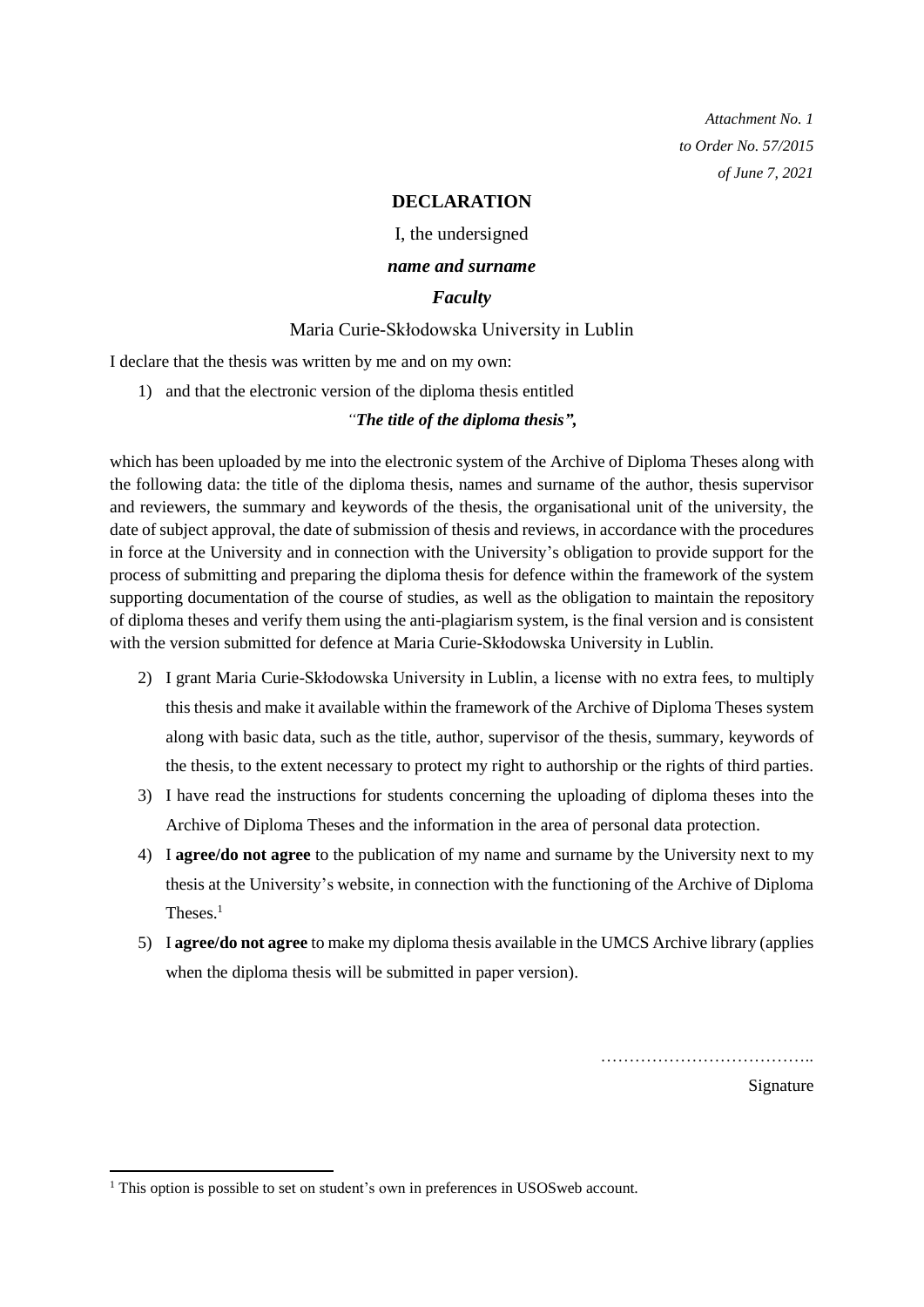#### **Information on the protection of personal data:**

The granted consents are valid now and in the future on condition that the purpose of their processing is not changed, there is no objection to the processing of personal data, there are no requests to cease processing or withholding the consent.

- The administrator of the data collected in the Archive of Diploma Theses System is Maria Curie-Skłodowska University (UMCS), based in Lublin, at Pl. Maria Curie-Skłodowska, 20-031 Lublin.
- Uploading the diploma thesis in the Archive of Diploma Theses system is obligatory and results from the Law on Higher Education and the Regulation of the Ministry of Science and Higher Education in the matter of course of studies.
- Data such as: the title of the diploma thesis, names and surname of the author, supervisor and reviewers of the diploma thesis, organisational unit, date of the subject approval, submission of the thesis and diploma exam are entered into the system by the dean's office employees. The summary of the thesis, key words and the diploma thesis itself are uploaded into the system directly by the students, while the reviews are uploaded by the supervisor and the thesis reviewers.
- The collection of data takes place on the basis of the above-mentioned regulations, in order to support the process of submitting and preparing the diploma thesis for defence within the framework of the system supporting keeping the documentation of the course of studies, as well as fulfilling the obligation to keep the repository of diploma theses and to check them using the anti-plagiarism system.
- Data collected in the Archive of Diploma Theses system will be stored for the period resulting from the provisions of law and internal procedures in force at UMCS.
- To the extent that data processing is based on the consent (publication of data or placing the thesis in the Archive library), the data subject has at any time the possibility to withhold the granted consent and object to data processing. In such a situation, the data will be stored in the Archive of Diploma Theses system in a manner ensuring that unauthorized persons will not have access to them (personal data will be kept confidential), and the thesis will be available in connection with the need to conduct verification actions in the field of plagiarism prevention. The University, in connection with the legal obligation imposed on it, has no right to delete diploma thesis from the system.
- Information on the functioning the Archive of Diploma Theses system is available at <https://apd.umcs.pl/> and at<http://www.umcs.pl/pl/>
- Data will not be subject to further processing or profiling and no automated decision-making will take place in the course of data processing. They will not be made available to external